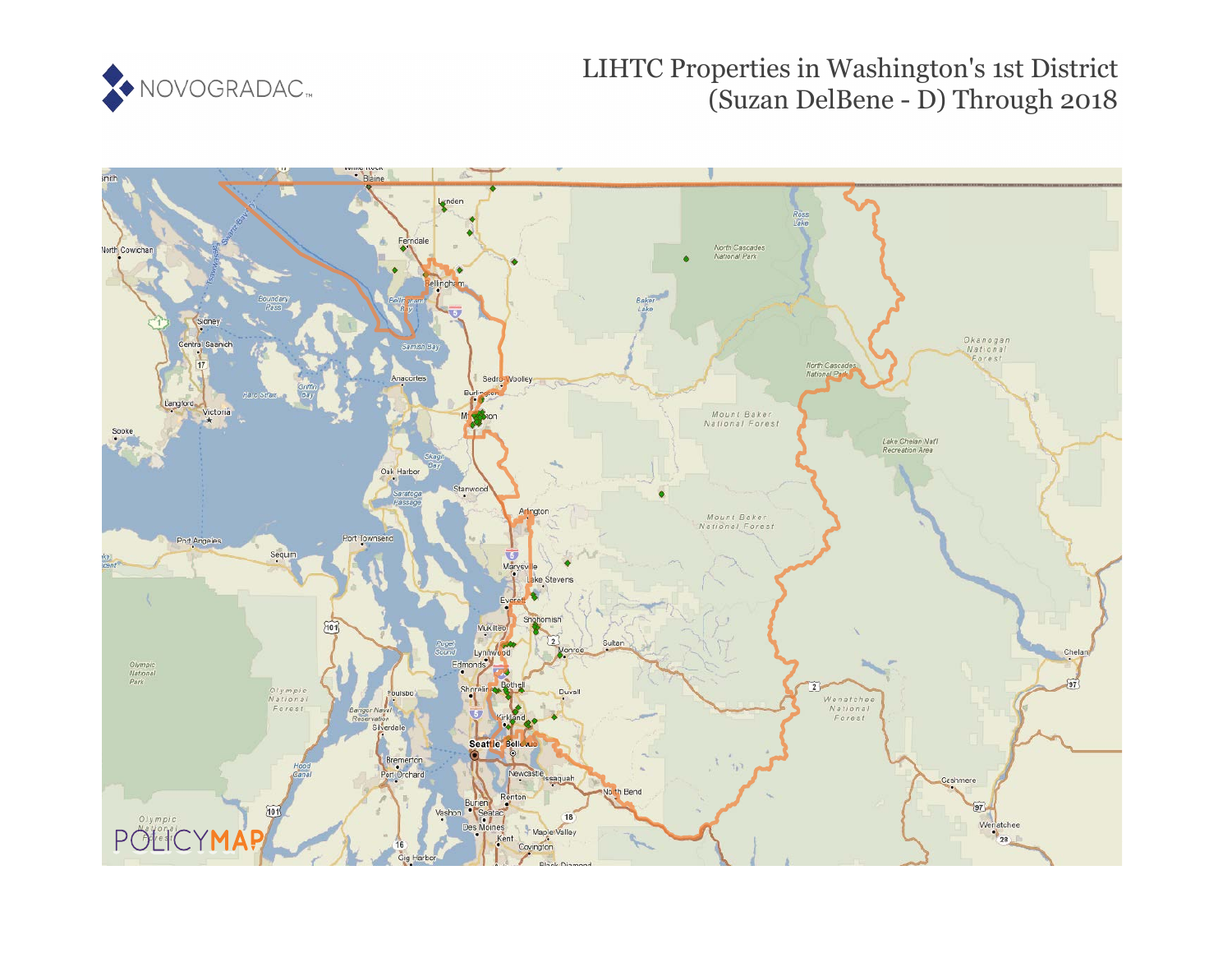| <b>Project Name</b>                         | <b>Address</b>                  | City              | <b>State</b> | <b>Zip Code</b> | Nonprofit<br><b>Sponsor</b> | <b>Allocation</b><br>Year | <b>Annual</b><br><b>Allocated</b><br><b>Amount</b> | <b>Year Placed</b><br>in Service | <b>Construction Type</b>  | <b>Total</b><br><b>Units</b> | Low<br><b>Income</b><br><b>Units</b> | <b>Rent</b> or<br><b>Income</b><br><b>Ceiling</b> | <b>Credit</b><br><b>Percentage</b> | Tax-<br><b>Exempt</b><br><b>Bond</b> | <b>HUD Multi-Family</b><br><b>Financing/Rental</b><br><b>Assistance</b> |
|---------------------------------------------|---------------------------------|-------------------|--------------|-----------------|-----------------------------|---------------------------|----------------------------------------------------|----------------------------------|---------------------------|------------------------------|--------------------------------------|---------------------------------------------------|------------------------------------|--------------------------------------|-------------------------------------------------------------------------|
| <b>BLAIR GARDENS</b>                        | 103 BLAIR DR                    | <b>EVERSON</b>    | WA           | 98247           | No                          | 1988                      | ${\bf S0}$                                         | 1988                             | New Construction          | ${\bf 16}$                   | ${\bf 16}$                           |                                                   | 30 % present<br>value              | $\rm No$                             |                                                                         |
| <b>RIVERVIEW</b>                            | 101 ALDER AVE                   | SNOHOMISH         | WA           | 98290           | No                          | 1988                      | ${\bf S0}$                                         | 1988                             | New Construction          | 17                           | $17\,$                               |                                                   | 70 % present<br>value              | No                                   |                                                                         |
| <b>SWIFTY CREEK</b>                         | <b>707 AVE A</b>                | SNOHOMISH         | WA           | 98290           | $\mathbf{No}$               | 1988                      | ${\bf S0}$                                         | 1988                             | New Construction          | 36                           | ${\bf 36}$                           |                                                   | 70 % present<br>value              | $_{\rm No}$                          |                                                                         |
| PILCHUCK RIDGE                              | 226 SIXTH ST                    | SNOHOMISH         | WA           | 98290           | No                          | 1989                      | S <sub>0</sub>                                     | 1989                             | New Construction          | 28                           | 28                                   |                                                   | 30 % present<br>value              | $_{\rm No}$                          |                                                                         |
| <b>ALPINE RIDGE</b>                         | 401 NORTH 17TH<br><b>STREET</b> | MOUNT VERNON      | WA           | 98273-3474      | $\rm No$                    | 1993                      | \$164,243                                          | 1992                             | New Construction          | $\bf{60}$                    | 59                                   |                                                   | 70 % present<br>value              | No                                   | Yes                                                                     |
| NORTHBROOK PLACE                            | 3615 BENNETT DRIVE              | <b>BELLINGHAM</b> | WA           | 98225           | No                          | 1992                      | \$519,980                                          | 1992                             | Acquisition and Rehab 90  |                              | 77                                   |                                                   | 70 % present<br>value              | No                                   | No                                                                      |
| <b>SEABREEZE TOWNHOUSES</b>                 | 763 F ST                        | <b>BLAINE</b>     | WA           | 98230           | Yes                         | 1991                      | \$62,741                                           | 1993                             | New Construction          | 11                           | 11                                   | 60% AMGI                                          | $30\,\%$ present<br>value          | $_{\rm No}$                          |                                                                         |
| YWCA FAMILY VILLAGE                         | 16601 NE 80TH ST.               | <b>REDMOND</b>    | WA           | 98052           | Yes                         | 1993                      | \$248,946                                          | 1993                             | New Construction          | 20                           | 20                                   |                                                   | 70 % present<br>value              | $\rm No$                             | No                                                                      |
| <b>CREEKSIDE MEADOWS</b>                    | <b>1400 BOON ST</b>             | <b>SUMAS</b>      | WA           | 98295           | Yes                         | 1994                      | \$110,844                                          | 1994                             | New Construction          | ${\bf 20}$                   | ${\bf 20}$                           | 50% AMGI                                          | $30\,\%$ present<br>value          | $_{\rm No}$                          |                                                                         |
| <b>EASTERNWOOD FAMILY</b><br><b>HOUSING</b> | 9814 NE 190TH ST                | <b>BOTHELL</b>    | WA           | 98043           | Yes                         | 1994                      | \$144,162                                          | 1994                             | New Construction          | $18\,$                       | 18                                   |                                                   | 70 % present<br>value              | $_{\rm No}$                          | $\mathbf{No}$                                                           |
| <b>CRESTLINE APARTMENTS</b>                 | 13248 135TH AVE NE              | KIRKLAND          | WA           | 98033           | No                          | 1996                      | \$129,892                                          | 1995                             | New Construction          | 22                           | $22\,$                               |                                                   | 70 % present<br>value              | $\rm No$                             | $\mathbf{N}\mathbf{o}$                                                  |
| HERITAGE WOODS APARTMENTS 16518 NE 91ST ST  |                                 | <b>REDMOND</b>    | WA           | 98052-3638      | $\rm No$                    | 1995                      | \$91,318                                           | 1995                             | Acquisition and Rehab 59  |                              | 56                                   |                                                   | 30 % present<br>value              | Yes                                  | No                                                                      |
| <b>SUMMERGLEN</b>                           | 1630 N 26TH ST                  | MOUNT VERNON      | WA           | 98273-2727      | No                          | 1997                      | \$447,524                                          | 1996                             | New Construction          | 153                          | 151                                  |                                                   | 30 % present<br>value              | Yes                                  | $\rm No$                                                                |
| RIDGEVIEW TERRACE APTS                      | 1500 WILLIAM WAY                | <b>MT VERNON</b>  | WA           | 98273           | Yes                         | 2004                      | \$241,772                                          | 2005                             | Acquisition and Rehab 80  |                              | 80                                   | 60% AMGI                                          | 70 % present<br>value              | $_{\rm No}$                          | Yes                                                                     |
| ARBOR PARK APARTMENT<br><b>HOMES</b>        | 200 S LAVENTURE<br>ROAD         | MOUNT VERNON WA   |              | 98274-4795      | Yes                         | 2005                      | \$471,891                                          | 2005                             | Acquisition and Rehab 180 |                              | 176                                  |                                                   | 30 % present<br>value              | Yes                                  | $\mathbf{No}$                                                           |

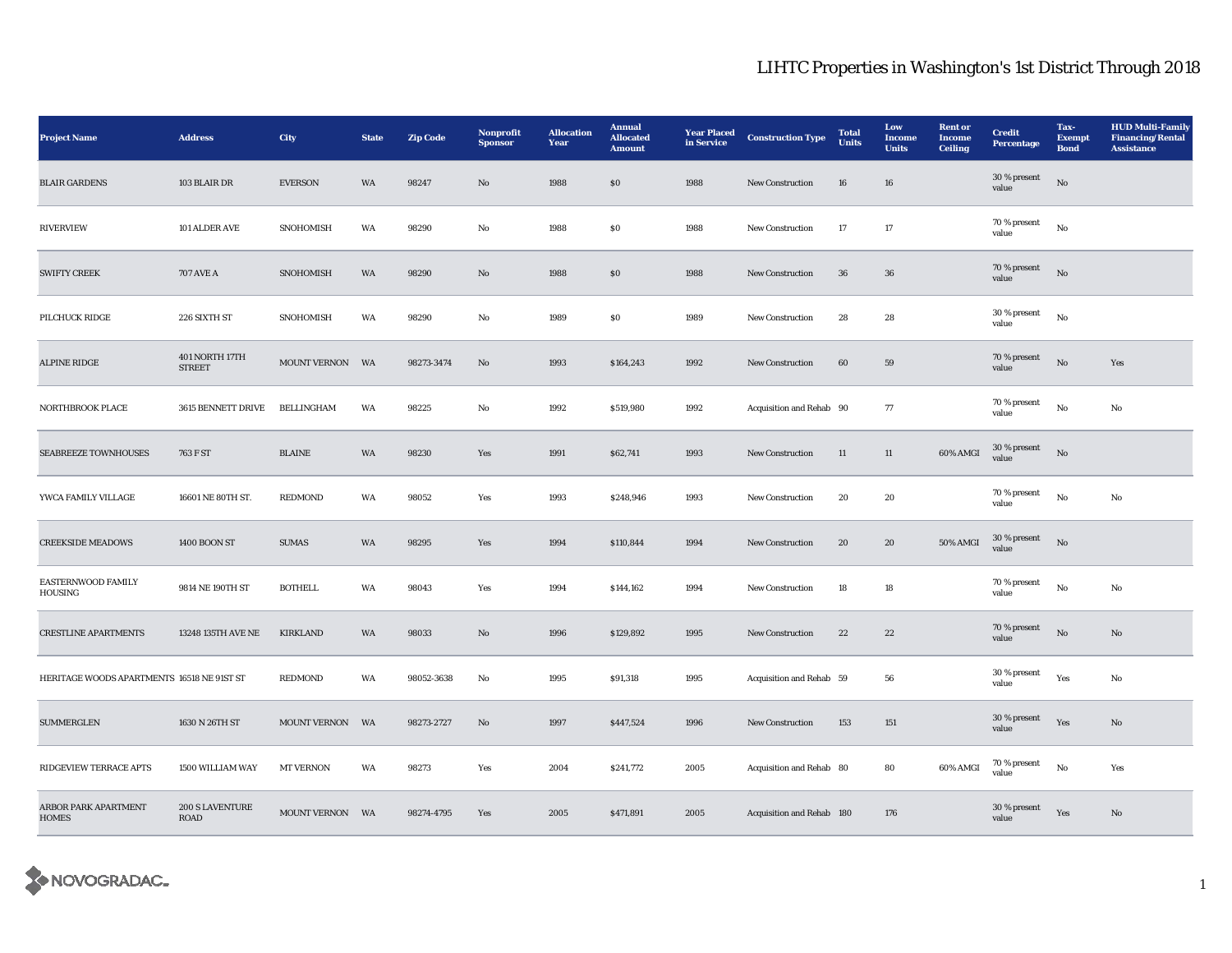| <b>Project Name</b>                                           | <b>Address</b>                       | <b>City</b>         | <b>State</b> | <b>Zip Code</b> | Nonprofit<br><b>Sponsor</b> | <b>Allocation</b><br>Year | <b>Annual</b><br><b>Allocated</b><br><b>Amount</b> | <b>Year Placed</b><br>in Service | <b>Construction Type</b>  | <b>Total</b><br><b>Units</b> | Low<br>Income<br><b>Units</b> | <b>Rent or</b><br><b>Income</b><br><b>Ceiling</b> | <b>Credit</b><br>Percentage | Tax-<br><b>Exempt</b><br><b>Bond</b> | <b>HUD Multi-Family</b><br><b>Financing/Rental</b><br><b>Assistance</b> |
|---------------------------------------------------------------|--------------------------------------|---------------------|--------------|-----------------|-----------------------------|---------------------------|----------------------------------------------------|----------------------------------|---------------------------|------------------------------|-------------------------------|---------------------------------------------------|-----------------------------|--------------------------------------|-------------------------------------------------------------------------|
| NOOKSACK HOMES II                                             | 5912 EDITH DRIVE                     | <b>DEMING</b>       | WA           | 98244           | No                          | 2006                      | \$228,738                                          | 2005                             | Acquisition and Rehab 24  |                              | 24                            |                                                   | 70 % present<br>value       | $\mathbf{N}\mathbf{o}$               | No                                                                      |
| <b>RIDGEVIEW TERRACE</b><br><b>APARTMENTS</b>                 | 1500 WILLIAM WAY                     | MOUNT VERNON        | <b>WA</b>    | 98273           | Yes                         | 2005                      | \$213,153                                          | 2005                             | Acquisition and Rehab 80  |                              | $77\,$                        |                                                   | 70 % present<br>value       | $\rm No$                             | Yes                                                                     |
| SUMMERWOOD APARTMENTS                                         | 9805 AVONDALE ROAD<br>$\rm NE$       | <b>REDMOND</b>      | WA           | 98052           | Yes                         | 2007                      | \$772,800                                          | 2006                             | Acquisition and Rehab 118 |                              | 111                           |                                                   | 70 % present<br>value       | No                                   | Yes                                                                     |
| <b>NOOKSACK HOMES I</b>                                       | 2582 SULWHANON<br>$\rm DRIVE$        | <b>EVERSON</b>      | WA           | 98247           | $\mathbf{N}\mathbf{o}$      | 2006                      | \$249,570                                          | 2006                             | <b>New Construction</b>   | 24                           | $\bf 24$                      |                                                   | 70 % present<br>value       | No                                   | No                                                                      |
| <b>NOOKSACK HOMES II</b>                                      | 5912 EDITH DR                        | <b>DEMING</b>       | WA           | 98244           | Yes                         | 2005                      | \$228,738                                          | 2006                             | Acquisition and Rehab 24  |                              | 24                            | 60% AMGI                                          | 70 % present<br>value       | $\mathbf{N}\mathbf{o}$               | No                                                                      |
| <b>NORTHLAKE GROVE</b><br><b>COOPERATIVE</b>                  | 18725 68TH AVE. NE                   | <b>KENMORE</b>      | WA           | 98028           | Yes                         | 1997                      | \$134,565                                          | 1997                             | <b>New Construction</b>   | 24                           | 24                            |                                                   | 70 % present<br>value       | No                                   | Yes                                                                     |
| <b>WILLOW CREEK APARTMENTS</b>                                | 1410 FRASER STREET                   | BELLINGHAM          | WA           | 98226           | No                          | 1997                      | \$48,323                                           | 1997                             | <b>New Construction</b>   | 16                           | $16\,$                        |                                                   | 70 % present<br>value       | No                                   | No                                                                      |
| <b>BEACON MANOR APARTMENTS</b>                                | 2308 DOUGLAS ROAD                    | <b>FERNDALE</b>     | WA           | 98248           | Yes                         | 1998                      | \$397,177                                          | 1998                             | <b>New Construction</b>   | 51                           | 50                            |                                                   | 70 % present<br>value       | No                                   | No                                                                      |
| <b>RIVER HOUSE APARTMENTS</b>                                 | 101 KOK ROAD                         | <b>LYNDEN</b>       | WA           | 98264           | No                          | 1999                      | \$309,184                                          | 1998                             | New Construction          | 50                           | 50                            |                                                   | 70 % present<br>value       | No                                   | Yes                                                                     |
| <b>HERITAGE PARK</b>                                          | 9838 NE 190TH STREET BOTHELL         |                     | WA           | 98011-6015      | $\mathbf{N}\mathbf{o}$      | 1999                      | \$260,992                                          | 1999                             | Acquisition and Rehab 77  |                              | 76                            |                                                   | 30 % present<br>value       | No                                   | Yes                                                                     |
| <b>KULSHAN RESIDENCES</b>                                     | 2315 KULSHAN VIEW<br><b>DRIVE</b>    | <b>MOUNT VERNON</b> | WA           | 98273-2734      | Yes                         | 2000                      | \$335,947                                          | 1999                             | <b>New Construction</b>   | 38                           | 38                            |                                                   | 70 % present<br>value       | No                                   | No                                                                      |
| LA CASA DEL PADRE MIGUEL                                      | 418 NORTH<br><b>LAVENTURE ROAD</b>   | MOUNT VERNON WA     |              | 98273-3592      | Yes                         | 1999                      | \$117,000                                          | 1999                             | <b>New Construction</b>   | 10                           | 10                            |                                                   | 70 % present<br>value       | No                                   | No                                                                      |
| RIVERSIDE LANDING APARTMENT $\rm_{DRIVE}^{10130}$ W RIVERSIDE |                                      | <b>BOTHELL</b>      | WA           | 98011-3754      | No                          | 2000                      | \$119,181                                          | 1999                             | <b>New Construction</b>   | 50                           | 49                            |                                                   | 30 % present<br>value       | Yes                                  | No                                                                      |
| <b>SALEM VILLAGE</b>                                          | 2619 NORTH LA<br><b>VENTURE ROAD</b> | MOUNT VERNON        | WA           | 98273-9492      | Yes                         | 1999                      | \$275,999                                          | 1999                             | <b>New Construction</b>   | 47                           | ${\bf 46}$                    |                                                   | 70 % present<br>value       | $\rm No$                             | No                                                                      |
| <b>SECOND AND PINE</b>                                        | 2315 KULSHAN VIEW<br><b>DRIVE</b>    | MOUNT VERNON WA     |              | 98273-2734      | Yes                         | 1997                      | \$335,947                                          | 1999                             | New Construction          | 38                           | ${\bf 38}$                    | 50% AMGI                                          | 70 % present<br>value       | $_{\rm No}$                          |                                                                         |

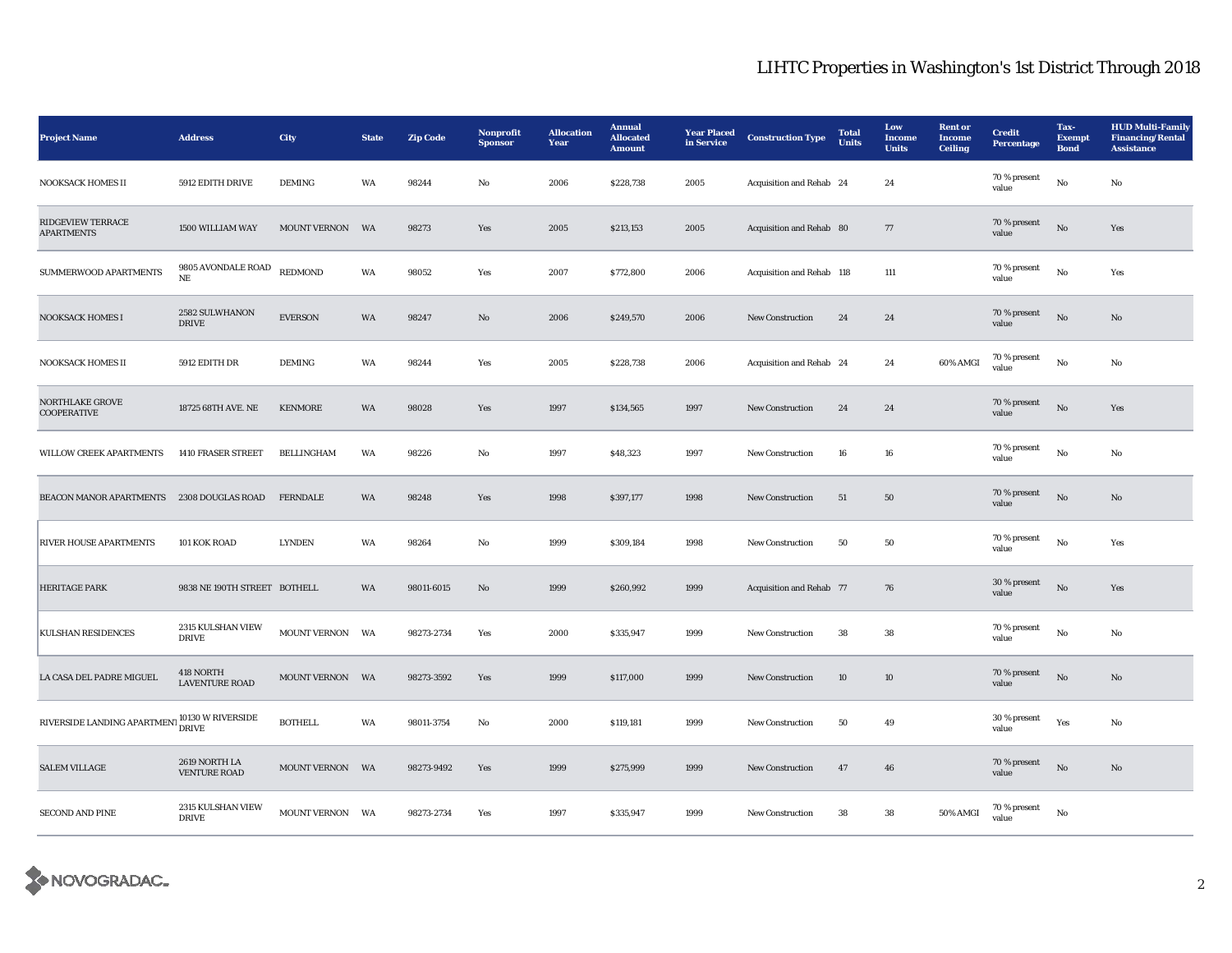| <b>Project Name</b>                                | <b>Address</b>                           | City                | <b>State</b> | <b>Zip Code</b> | Nonprofit<br><b>Sponsor</b> | <b>Allocation</b><br>Year | <b>Annual</b><br><b>Allocated</b><br><b>Amount</b> | <b>Year Placed</b><br>in Service | <b>Construction Type</b> | <b>Total</b><br><b>Units</b> | Low<br>Income<br><b>Units</b> | <b>Rent or</b><br>Income<br><b>Ceiling</b> | <b>Credit</b><br><b>Percentage</b> | Tax-<br><b>Exempt</b><br><b>Bond</b> | <b>HUD Multi-Family</b><br><b>Financing/Rental</b><br><b>Assistance</b> |
|----------------------------------------------------|------------------------------------------|---------------------|--------------|-----------------|-----------------------------|---------------------------|----------------------------------------------------|----------------------------------|--------------------------|------------------------------|-------------------------------|--------------------------------------------|------------------------------------|--------------------------------------|-------------------------------------------------------------------------|
| ALPINE RIDGE APARTMENTS                            | 14461 SIMONDS ROAD<br>NE, BUILDING A     | <b>BOTHELL</b>      | WA           | 98011-5184      | $\rm No$                    | 2000                      | \$128,819                                          | 2000                             | Acquisition and Rehab 42 |                              | 41                            |                                            | 30 % present<br>value              | $\rm No$                             | Yes                                                                     |
| HERON LANDING                                      | 7025 NE 182ND STREET KENMORE             |                     | WA           | 98028           | Yes                         | 2001                      | \$300,000                                          | 2000                             | New Construction         | 51                           | ${\bf 50}$                    |                                            | 70 % present<br>value              | $\rm No$                             | No                                                                      |
| HIGHLAND GREENS SENIOR APTS 3100 N 30TH ST         |                                          | <b>MT VERNON</b>    | WA           | 98273           | Yes                         | 2005                      | \$343,900                                          | 2007                             | New Construction         | ${\bf 50}$                   | ${\bf 50}$                    | 60% AMGI                                   | 70 % present<br>value              | $_{\rm No}$                          |                                                                         |
| LAVENTURE VILLAGE APARTMEN <sup>422</sup> NORTH LA |                                          | <b>MOUNT VERNON</b> | WA           | 98273           | Yes                         | 2007                      | \$62,900                                           | 2007                             | Acquisition and Rehab 30 |                              | 29                            |                                            | 30 % present<br>value              | Yes                                  | Yes                                                                     |
| HIGHLAND GREENS SENIOR APTS 3100 NORTH 30TH ST     |                                          | <b>MOUNT VERNON</b> | WA           | 98273           | Yes                         | 2008                      | \$343,900                                          | 2007                             | New Construction         | 51                           | ${\bf 50}$                    |                                            | 70 % present<br>value              | No                                   | $\mathbf{N}\mathbf{o}$                                                  |
| <b>NOOKSACK HOMES IV</b>                           | 2572 GEORGE COURT                        | <b>DEMING</b>       | WA           | 98244           | No                          | 2007                      | \$202,500                                          | 2007                             | Acquisition and Rehab 15 |                              | 15                            |                                            | 70 % present<br>value              | $\rm No$                             | No                                                                      |
| VILLA SANTA MARIA - MOUNT<br><b>VERNON</b>         | 3700 EAST COLLEGE<br>WAY                 | MOUNT VERNON WA     |              | 98273           | Yes                         | 2007                      | \$391,461                                          | 2007                             | New Construction         | $30\,$                       | ${\bf 29}$                    |                                            | 70 % present<br>value              | $_{\rm No}$                          | $\rm No$                                                                |
| <b>NOOKSACK HOMES III</b>                          | 4749 FALSE CREEK LN DEMING               |                     | WA           | 98244           | No                          | 2008                      | \$296,970                                          | 2008                             | New Construction         | 22                           | $\bf{22}$                     |                                            | $70\,\%$ present<br>value          | $\rm No$                             | No                                                                      |
| MILWAUKEE PARK APTS                                | 209 MILWAUKEE ST                         | <b>MT VERNON</b>    | WA           | 98273           | Yes                         | 2007                      | \$232,875                                          | 2008                             | New Construction         | 15                           | $15\,$                        | 60% AMGI                                   | 70 % present<br>value              | No                                   | $\mathbf{No}$                                                           |
| <b>RASPBERRY RIDGE II</b>                          | 20282 LAFAYETTE RD                       | BURLINGTON          | WA           | 98233           | Yes                         | 2006                      | \$405,000                                          | 2008                             | New Construction         | $30\,$                       | $30\,$                        | 60% AMGI                                   | 70 % present<br>value              | No                                   | No                                                                      |
| MILWAUKEE PARK APARTMENTS 209 MILWAUKEE ST         |                                          | <b>MOUNT VERNON</b> | <b>WA</b>    | 98273           | Yes                         | 2009                      | \$232,875                                          | 2008                             | New Construction         | 15                           | 14                            |                                            | 70 % present<br>value              | $\rm No$                             | $\mathbf{N}\mathbf{o}$                                                  |
| <b>RASPBERRY RIDGE II</b>                          | 20282 LAFAYETTE RD                       | <b>BURLINGTON</b>   | WA           | 98233           | No                          | 2008                      | \$405,000                                          | 2008                             | New Construction         | $30\,$                       | $30\,$                        |                                            | 70 % present<br>value              | $_{\rm No}$                          | $_{\rm No}$                                                             |
| MONTCLAIR APARTMENTS                               | <b>605 S. KENTUCKY AVE GRANITE FALLS</b> |                     | <b>WA</b>    | 98252-8722      | Yes                         | 2009                      | \$36,203                                           | 2009                             | Acquisition and Rehab 20 |                              | 19                            |                                            | 30 % present<br>value              | Yes                                  | Yes                                                                     |
| WHITEHORSE APARTMENTS                              | 555 ELWELL ST                            | <b>DARRINGTON</b>   | WA           | 98241           | Yes                         | 2009                      | \$36,125                                           | 2009                             | Acquisition and Rehab 20 |                              | 20                            |                                            | 30 % present<br>value              | Yes                                  | Yes                                                                     |
| <b>STUART PLACE</b>                                | 7025 NE 182ND STREET KENMORE             |                     | WA           | 98028           | Yes                         | 1998                      | \$300,000                                          | 2000                             | <b>New Construction</b>  | 51                           | ${\bf 50}$                    | 60% AMGI                                   | 70 % present<br>value              | No                                   |                                                                         |

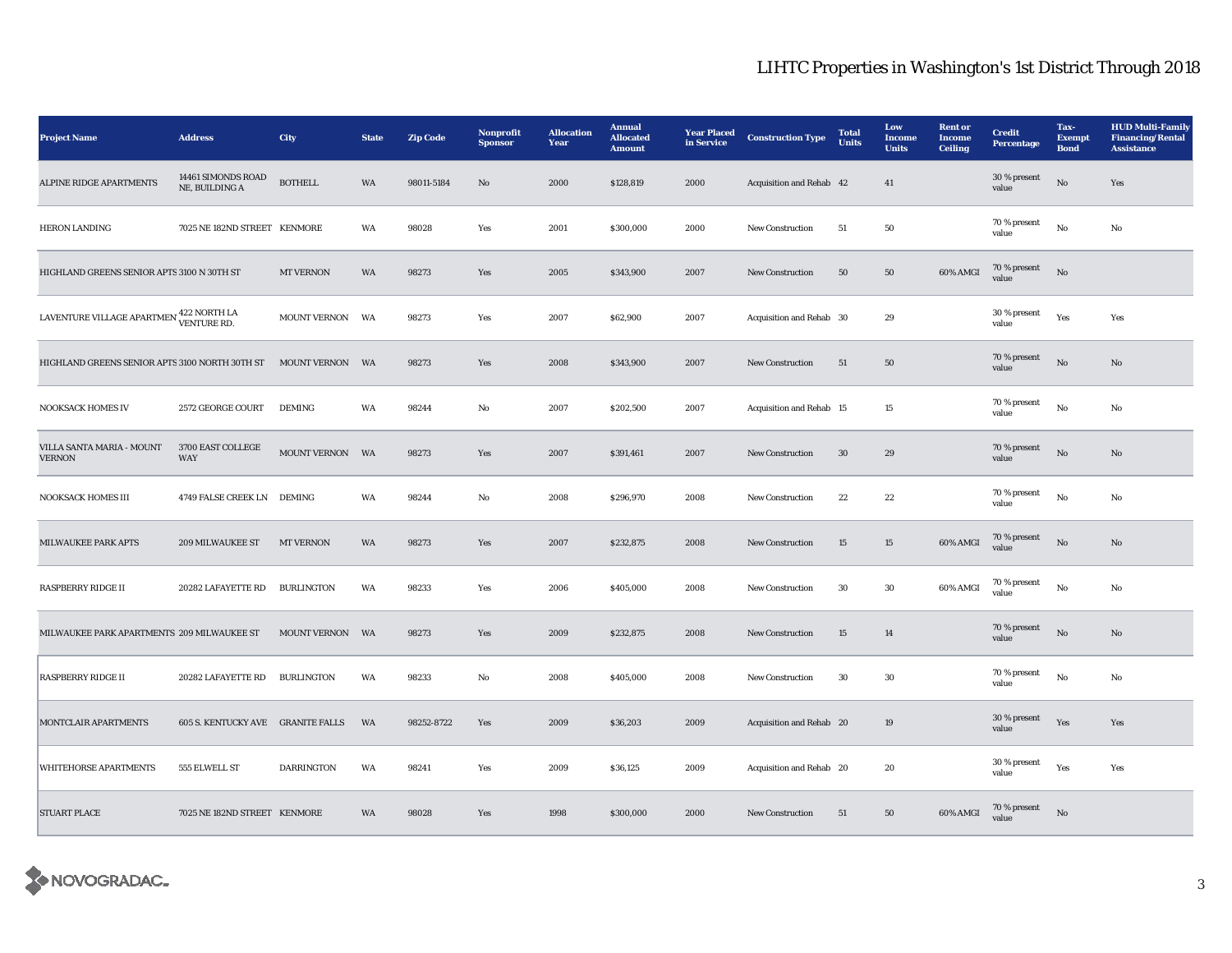| <b>Project Name</b>                                        | <b>Address</b>                       | City                | <b>State</b> | <b>Zip Code</b> | Nonprofit<br><b>Sponsor</b> | <b>Allocation</b><br>Year | <b>Annual</b><br><b>Allocated</b><br><b>Amount</b> | <b>Year Placed</b><br>in Service | <b>Construction Type</b> | <b>Total</b><br>Units | Low<br><b>Income</b><br><b>Units</b> | <b>Rent or</b><br><b>Income</b><br><b>Ceiling</b> | <b>Credit</b><br><b>Percentage</b> | Tax-<br>Exempt<br><b>Bond</b> | <b>HUD Multi-Family</b><br><b>Financing/Rental</b><br><b>Assistance</b> |
|------------------------------------------------------------|--------------------------------------|---------------------|--------------|-----------------|-----------------------------|---------------------------|----------------------------------------------------|----------------------------------|--------------------------|-----------------------|--------------------------------------|---------------------------------------------------|------------------------------------|-------------------------------|-------------------------------------------------------------------------|
| <b>HEATHER COMMONS II</b>                                  | 4141 CORY STREET                     | <b>BELLINGHAM</b>   | WA           | 98226           | No                          | 2001                      | \$119,839                                          | 2001                             | <b>New Construction</b>  | 14                    | 14                                   | 60% AMGI                                          | 70 % present<br>value              | No                            | No                                                                      |
| <b>HERON RUN</b>                                           | 7021 NE 182ND STREET KENMORE         |                     | <b>WA</b>    | 98028           | Yes                         | 2002                      | \$276,000                                          | 2001                             | <b>New Construction</b>  | 46                    | 46                                   |                                                   | 70 % present<br>value              | $\mathbf{N}\mathbf{o}$        | No                                                                      |
| <b>LA CASA DE SAN JOSE</b>                                 | 2419 CONTINENTAL PL MT VERNON        |                     | WA           | 98273           | No                          | 1999                      | \$532,385                                          | 2001                             | <b>New Construction</b>  | 50                    | 50                                   | 60% AMGI                                          | 70 % present<br>value              | No                            | No                                                                      |
| MILL POINTE APARTMENTS                                     | 3029 132ND STREET SE EVERETT         |                     | WA           | 98208-6136      | $\rm No$                    | 2001                      | \$594,019                                          | 2001                             | <b>New Construction</b>  | 193                   | 191                                  |                                                   | 30 % present<br>value              | Yes                           | No                                                                      |
| <b>LA CASA DE SAN JOSE</b>                                 | 2419 CONTINENTAL<br>PLACE            | <b>MOUNT VERNON</b> | WA           | 98273           | Yes                         | 2001                      | \$526,087                                          | 2001                             | New Construction         | 50                    | 50                                   |                                                   | 70 % present<br>value              |                               | No                                                                      |
| <b>LUMMI HOMES I</b>                                       | 2828 KWINA ROAD                      | BELLINGHAM          | WA           | 98226           | Yes                         | 2002                      | \$275,333                                          | 2002                             | <b>New Construction</b>  | 24                    | 24                                   |                                                   | 70 % present<br>value              | $_{\rm No}$                   | $\mathbf{N}\mathbf{o}$                                                  |
| <b>RASPBERRY RIDGE</b>                                     | 20340 SANCHEZ LANE BURLINGTON        |                     | WA           | 98233           | $\rm No$                    | 2003                      | \$585,000                                          | 2002                             | <b>New Construction</b>  | 51                    | 50                                   |                                                   | 70 % present<br>value              | $_{\rm No}$                   | No                                                                      |
| VILLAGE AT OVERLAKE STATION 2576 152ND AVE NE              |                                      | <b>REDMOND</b>      | WA           | 98052           | $\mathbf{N}\mathbf{o}$      | 2002                      | \$1,489,277                                        | 2002                             | New Construction         | 308                   | 303                                  |                                                   | 30 % present<br>value              | $\rm No$                      | Yes                                                                     |
| <b>CEDARWOOD II</b>                                        | 420 101ST AVENUE<br><b>SOUTHEAST</b> | <b>LAKE STEVENS</b> | WA           | 98258           | Yes                         | 2004                      | \$116,283                                          | 2003                             | Acquisition and Rehab 40 |                       | 39                                   |                                                   | 70 % present<br>value              | No                            | Yes                                                                     |
| <b>GREENBRIER HEIGHTS FAMILY/</b><br><b>DASH</b>           | 18746 144TH AVE NE                   | <b>WOODINVILLE</b>  | WA           | 98072           | Yes                         | 2004                      | \$450,000                                          | 2003                             | <b>New Construction</b>  | 50                    | 50                                   |                                                   | 70 % present<br>value              | No                            | No                                                                      |
| GREENBRIER HEIGHTS SENIOR 14390 NE 189TH PLACE WOODINVILLE |                                      |                     | WA           | 98072           | Yes                         | 2003                      | \$300,000                                          | 2003                             | <b>New Construction</b>  | 50                    | 50                                   |                                                   | 70 % present<br>value              | $_{\rm No}$                   | No                                                                      |
| WOODLANDS AT FORBES LAKE                                   | 9224 SLATER AVENUE<br>$\rm{NE}$      | <b>KIRKLAND</b>     | WA           | 98033-5824      | Yes                         | 2005                      | \$269,597                                          | 2003                             | New Construction         | $110\,$               | 108                                  |                                                   | $30\,\%$ present<br>value          | Yes                           | $\mathbf{N}\mathbf{o}$                                                  |
| <b>AVONDALE PARK</b>                                       | 18435 NE 98TH WAY                    | REDMOND             | WA           | 98052           | Yes                         | 2004                      | \$449,938                                          | 2004                             | <b>New Construction</b>  | 53                    | 50                                   |                                                   | 70 % present<br>value              | $_{\rm No}$                   | Yes                                                                     |
| <b>FRANCIS VILLAGE</b>                                     | 12601 NE 124TH ST                    | <b>KIRKLAND</b>     | WA           | 98034           | Yes                         | 2011                      | \$1,236,476                                        | 2011                             | <b>New Construction</b>  | 61                    | 60                                   | 60% AMGI                                          | 70 % present<br>value              | $\mathbf{N}\mathbf{o}$        | $\mathbf{N}\mathbf{o}$                                                  |
| ALE HOUSING, LP - RD PORTFOLI(8611 DEPOT ROAD              |                                      | <b>LYNDEN</b>       | WA           | 98264           | No                          | 2011                      | \$413,370                                          | 2011                             | Acquisition and Rehab 85 |                       | 82                                   |                                                   | <b>TCEP</b> only                   | No                            | Yes                                                                     |

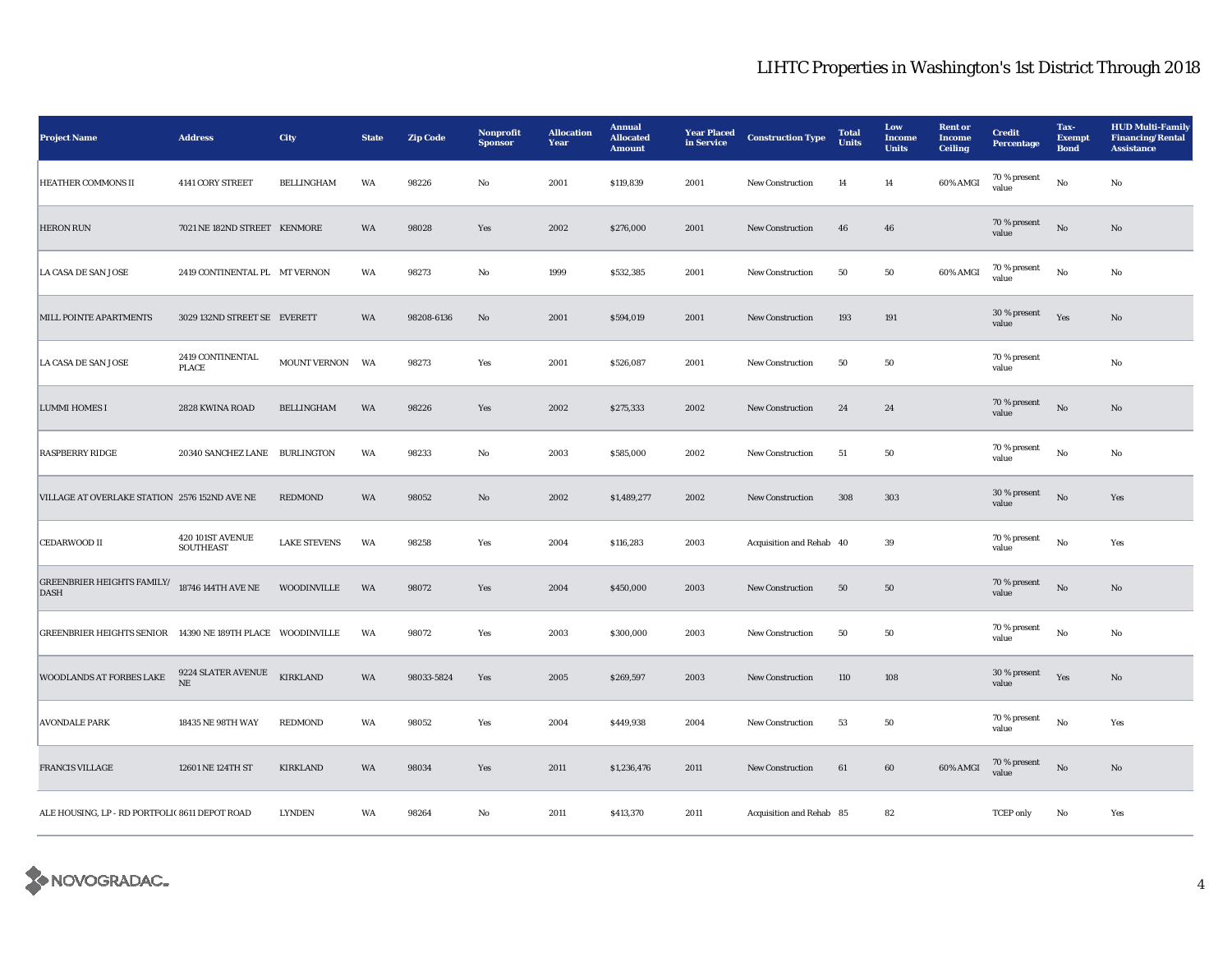| <b>Project Name</b>                                                   | <b>Address</b>                  | City                              | <b>State</b> | <b>Zip Code</b> | Nonprofit<br><b>Sponsor</b> | <b>Allocation</b><br>Year | <b>Annual</b><br><b>Allocated</b><br><b>Amount</b> | <b>Year Placed</b><br>in Service | <b>Construction Type</b>  | <b>Total</b><br>Units | Low<br><b>Income</b><br><b>Units</b> | <b>Rent</b> or<br><b>Income</b><br>Ceiling | <b>Credit</b><br><b>Percentage</b> | Tax-<br><b>Exempt</b><br><b>Bond</b> | <b>HUD Multi-Family</b><br><b>Financing/Rental</b><br><b>Assistance</b> |
|-----------------------------------------------------------------------|---------------------------------|-----------------------------------|--------------|-----------------|-----------------------------|---------------------------|----------------------------------------------------|----------------------------------|---------------------------|-----------------------|--------------------------------------|--------------------------------------------|------------------------------------|--------------------------------------|-------------------------------------------------------------------------|
| COPPER LANTERN APARTMENTS $^{18230}_{\rm{LANE \, NE}}$ AND 18240 70TH |                                 | $\operatorname{\mathsf{KENMORE}}$ | WA           | 98028           | Yes                         | 2012                      | \$87,564                                           | 2011                             | New Construction          | 21                    | 21                                   |                                            | 30 % present<br>value              | Yes                                  | No                                                                      |
| WW - LA VENTURE WORKFORCE 1917 NORTH<br><b>HOUSING</b>                | <b>LAVENTURE RD</b>             | <b>MOUNT VERNON</b>               | WA           | 98273           | Yes                         | 2012                      | \$221,057                                          | 2012                             | Acquisition and Rehab 42  |                       | 42                                   |                                            | 30 % present<br>value              | Yes                                  | No                                                                      |
| <b>WILLOW TREE GROVE</b>                                              | 2129 MALTBY RD                  | <b>BOTHELL</b>                    | <b>WA</b>    | 98012           | No                          | 2012                      | \$759,496                                          | 2012                             | <b>New Construction</b>   | 181                   | 179                                  | 60% AMGI                                   | 30 % present<br>value              | Yes                                  | No                                                                      |
| HEATHERWOOD (MILL CREEK)                                              | 13510 N CREEK DR                | <b>MILL CREEK</b>                 | WA           | 98012           | No                          | 2002                      | \$1,013,973                                        | 2004                             | New Construction          | 263                   | 263                                  | 60% AMGI                                   | $30$ % present<br>value            | Yes                                  |                                                                         |
| PLUM COURT FAMILY<br><b>APARTMENTS</b>                                | 451 4TH AVE SOUTH               | <b>KIRKLAND</b>                   | <b>WA</b>    | 98033           | Yes                         | 2004                      | \$414,318                                          | 2004                             | Acquisition and Rehab 66  |                       | 60                                   |                                            | $70\,\%$ present<br>value          | $_{\rm No}$                          | Yes                                                                     |
| HEATHERWOOD APARTMENTS                                                | 13510 NORTH CREEK DR MILL CREEK |                                   | WA           | 98012-2078      | No                          | 2004                      | \$905,697                                          | 2004                             | New Construction          | 266                   | 263                                  |                                            | 30 % present<br>value              | Yes                                  | No                                                                      |
| <b>VINTAGE AT MT. VERNON</b>                                          | 2110 URBAN AVENUE MOUNT VERNON  |                                   | WA           | 98273-5502      | Yes                         | 2005                      | \$597,742                                          | 2004                             | <b>New Construction</b>   | 154                   | 152                                  |                                            | 30 % present<br>value              | Yes                                  | No                                                                      |
| <b>ARBOR PARK APT HOMES</b>                                           | 200 S LAVENTURE RD MT VERNON    |                                   | WA           | 98274           | Yes                         | 2004                      | \$471,890                                          | 2005                             | Acquisition and Rehab 180 |                       | 180                                  | 60% AMGI                                   | 30 % present<br>value              | Yes                                  | No                                                                      |
| <b>VELOCITY APARTMENTS</b>                                            | 10711 NE 37TH COURT             | <b>KIRKLAND</b>                   | WA           | 98033           | Yes                         | 2014                      | \$1,137,333                                        | 2014                             | <b>New Construction</b>   | 58                    | 58                                   |                                            | 70 % present<br>value              | No                                   | $\mathbf {No}$                                                          |
| NORTHWEST CORNER<br>AFFORDABLE HOUSING                                | 767 F STREET                    | <b>BLAINE</b>                     | WA           | 98230           | Yes                         | 2014                      | \$423,376                                          | 2014                             | Not Indicated             | 121                   | 121                                  |                                            | 30 % present<br>value              | No                                   | Yes                                                                     |
| MONROE FAMILY VILLAGE                                                 | 17428 W. MAIN STREET MONROE     |                                   | WA           | 98272           |                             | 2015                      | \$376,750                                          | 2015                             | <b>New Construction</b>   | 47                    | 47                                   |                                            | 30 % present<br>value              | No                                   | No                                                                      |
| <b>LAKE VILLAGE EAST</b>                                              | 420 97TH DRIVE NE               | <b>LAKE STEVENS</b>               | WA           | 98258-1619      |                             | 2017                      | \$260,716                                          | 2016                             | Not Indicated             | 30                    | 30                                   |                                            | Not Indicated                      |                                      |                                                                         |
| <b>WOODLAKE MANOR</b><br><b>APARTMENTS</b>                            | 1018 W 13TH STREET              | SNOHOMISH                         | WA           | 98290           |                             | 2017                      | \$537,531                                          | 2016                             | New Construction          | 58                    | 58                                   |                                            | 70 % present<br>value              | $_{\rm No}$                          |                                                                         |
| ATHENE                                                                | 12531 NE 124TH ST.              | <b>KIRKLAND</b>                   | WA           | 98034           | Yes                         | 2018                      | \$1,477,113                                        | 2017                             | <b>New Construction</b>   | 91                    | 91                                   |                                            | 70 % present<br>value              |                                      | No                                                                      |
| <b>GATEWAY APARTMENTS</b>                                             | 13105 21ST DR. SE               | <b>EVERETT</b>                    | WA           | 98208           | No                          | 2017                      | \$1,195,195                                        | 2017                             | New Construction          | 177                   | 174                                  |                                            | 30 % present<br>value              |                                      | No                                                                      |